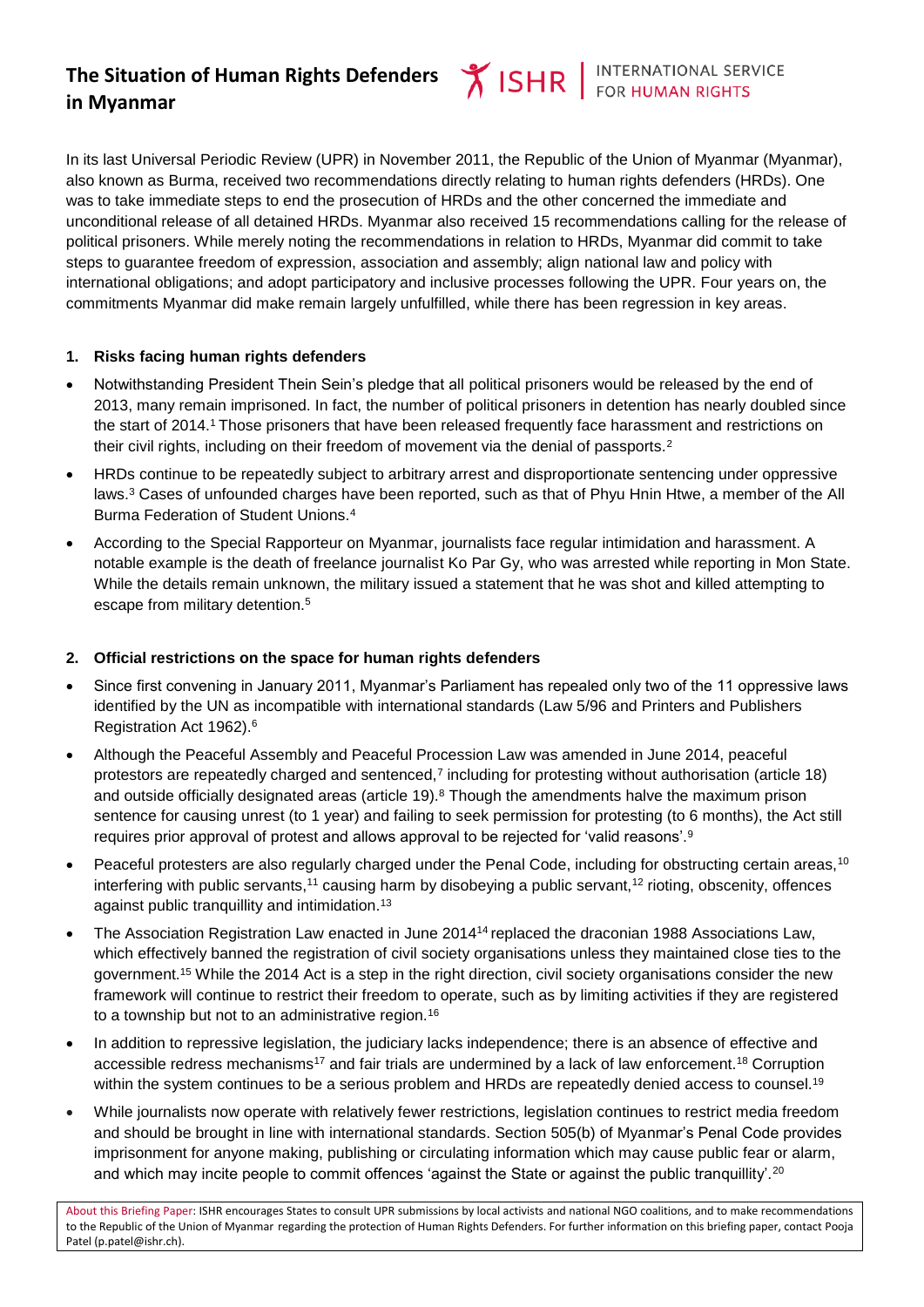- The Official Secrets Act 1923 makes it unlawful for any person to possess classified information from the State and has been used to impose sentences of 10 years with hard labour on five journalists for 'disclosing state secrets' in publishing an article on the building of a chemical weapons factory.<sup>21</sup>
- In 2013 the Ministry of Information drafted its own press law, the Printing and Publishing Enterprise Law. While a step forward compared to the draconian 1962 law, as it abolishes prison sentences and reduces financial penalties for organisations that publish without prior governmental approval,<sup>22</sup> the law maintains criminal sanctions as well as excessively high fines and requires a copy of publications to be sent to the Ministry for 'registration and copyright procedures'. 23

### **3. Intimidation and reprisals against defenders accessing international human rights mechanisms**

- Reprisals against those who seek to expose injustice and seek accountability through international mechanisms continue to occur in Myanmar. Recent cases include the arrest of U Sein Than while en route to the UN office in Myanmar to submit information on land confiscations,<sup>24</sup> and the prosecution of U Brawn Shawng in connection with allegedly providing 'false information' to the Myanmar National Human Rights Commission' when he called for an investigation into the shooting of his 14 year old daughter.<sup>25</sup> The beating of a UN national staff member on 30 December 2014 by military authorities in Northern Rakhine during the course of performing his duties is another disturbing case. 26
- The response to the second official visit of the Special Rapporteur on the Situation of Human Rights in Myanmar, Ms Yanghee Lee, to Myanmar was deeply disturbing, marked by a demonstration of 100 Buddhist Rakhine residents against Ms Lee's alleged bias toward Muslim Rohingya,<sup>27</sup> a protest by 500 Buddhist monks against Ms Lee's visit.<sup>28</sup> and sexist and insulting personal slurs by a prominent monk.<sup>29</sup>

## **4. Human rights defenders facing particular risks**

- Women HRDs are particularly targeted by sexual harassment.<sup>30</sup> On 19 January 2015, Tatmadaw troops raped and murdered two female Kachin volunteer schoolteachers in Kawng Hkar Village, Shan State.<sup>31</sup> Numerous civil society organisations condemned the deaths<sup>32</sup> and called for an impartial investigation. The United States and the United Kingdom also called for an investigation.<sup>33</sup> The Women's League of Burma claimed the incident was further evidence that the Tatmadaw still use sexual violence as a 'weapon of war' against ethnic communities.<sup>34</sup>
- Lesbian, gay, bisexual, and transgender (LGBT) persons, as well as HRDs working on LGBT issues, are frequently targeted by hate speech. Section 377 in the Penal Code is often interpreted as a prohibition on homosexuality and conservative norms make it difficult for LGBT persons to live openly and without fear of persecution.<sup>35</sup>
- In combination with continued ethnic violence in Myanmar that spread from the western state of Arakan to the central regions of Mandalay and Pegu (Bago),<sup>36</sup> Rohingya Muslims remain at risk of mass atrocity crimes.<sup>37</sup> Discriminatory state policies and proposed laws as part of the 'National Race and Religion Protection' package,<sup>38</sup> that would ban religious conversions and interfaith marriages, threaten to legitimise anti-Muslim extremism. <sup>39</sup> Those working to promote rights of the Rohingya and the Muslim populations face intimidation, harassment and persecution.<sup>40</sup>
- People protesting land confiscation and major development projects have been met with excessive force and charged with trespass and obstruction, attracting harsh prison sentences. On 22 December 2014 evicted farmers protesting against the controversial Wanao copper project were met with excessive force by authorities, resulting in a number of arrests, several protestors being injured and one woman's death from a bullet wound.<sup>41</sup> Two years earlier dozens of people protesting that same project were injured and some suffered chemical burns from white phosphorous used by police to disperse the crowd.<sup>42</sup>
- Those protesting against problematic education reforms have also been targeted. At least 100 students and others have been arrested and charged under various laws in March 2015, including article 18 of the Peaceful Assembly and Peaceful Procession Law. The students had been protesting against amendments to the National Education Law, which introduces undue restrictions on forming student and teacher unions, eradicates teaching in minority languages and overly centralises decision-making.<sup>43</sup>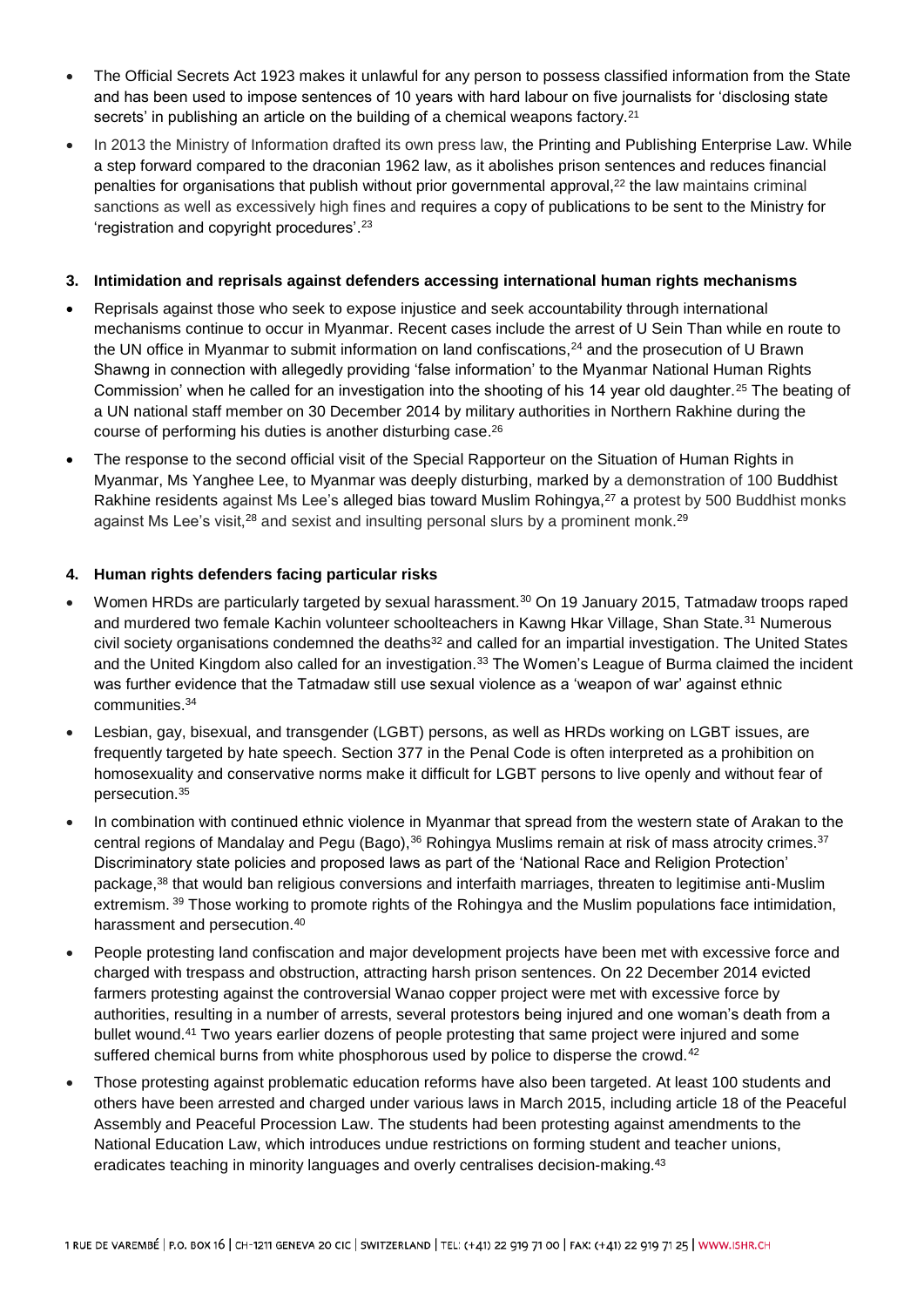#### **5. The response of the State regarding the protection of human rights defenders**

- In 2011 the Government released more than 1000 political prisoners, including HRDs. However, many were released conditionally under Article 401 of the Code of Criminal Procedure with outstanding criminal records, meaning they can be re-arrested at any time for any violation of existing sentences.<sup>44</sup> HRDs that have been released from prison report restrictions on their work, access to employment, housing and education.<sup>45</sup>
- The Prisoner Review Committee responsible for scrutinising the remaining political prisoners, which met only three times in 2014 and did not issue any reports, was reconstituted in January 2015 and replaced by the 28 member Prisoners of Conscience Affairs Committee.<sup>46</sup> The replacement Committee has not yet convened any meetings or adopted a work programme.<sup>47</sup>
- In August 2013 the Myanmar National Human Rights Commission Enabling Law was approved to enable the future work of the Commission.<sup>48</sup> Civil society groups claim that the Commission has not successfully investigated 'any case submitted to it' since its formation in 2011.<sup>49</sup> Further, civil society were not properly consulted on the Enabling Law and some elements pose threats to the independence and effectiveness of the Commission, such as the failure to guarantee that Commission members are selected by an independent body.<sup>50</sup> Notwithstanding the above, it is worth noting that on 14 January 2015 the Commission recommended action be taken against the police responsible for the killing of a woman protesting the Wanao copper project.<sup>51</sup> It is essential that the Government responds adequately to the Commission's recommendation.

#### **6. Recommendations to the Government of Myanmar**

- Myanmar should amend legislation on the right to freedom of expression and assembly, which is used to criminalise HRDs and censor journalists, in line with international human rights standards. This should include amending the Peaceful Assembly and Peaceful Procession Act by repealing the article 4 requirement for organisers of a protest to seek permission from police, together with article 18, which criminalises participation in an unauthorised protest.
- Myanmar should enact specific laws and policies to recognise and protect the work of HRDs and give full force and effect to the UN Declaration on Human Rights Defenders at the national level.
- Myanmar should cooperate promptly, substantively and fully with the Special Procedures of the Human Rights Council, including the Special Rapporteur on the Situation of Human Rights in Myanmar.
- Myanmar should end reprisals and the use of force against HRDs, in particular those who promote corporate respect for human rights and protest major development projects and associated land grabs.
- Myanmar should refrain from intimidation and reprisals against those who seek to cooperate or submit information to the UN or national human rights authorities, and should investigate and ensure accountability for any such acts.
- Myanmar should ensure a prompt, independent and impartial investigation into all violations against HRDs (including the use of excessive force against protesters), the prosecution of perpetrators, and access to effective remedies for victims, and prosecute those responsible.
- Myanmar should provide safe space for meaningful civil society participation in the development and implementation of legislation and public policy, in particular guaranteeing the free, prior and informed consultation of communities affected by economic and development projects and civil society in legislation such as the Enabling Act.
- Myanmar should ensure that the National Human Rights Commission is fully independent, effective, adequately resourced, adheres to the Paris Principles and includes a focal point for HRDs.

**Civil society is gravely concerned about laws which unreasonably restrict the right to freedom of expression and assembly and which appear to be increasingly used to criminalise HRDs and censor journalists, as well as the use of reprisals and force against those who promote corporate respect for human rights or protest major development projects. This represents a significant backslide to the minimal progress made in transitioning to democracy. Myanmar's UPR coincides with general elections and a Constitutional referendum in 2015. The Government must ensure that the rights to freedom of**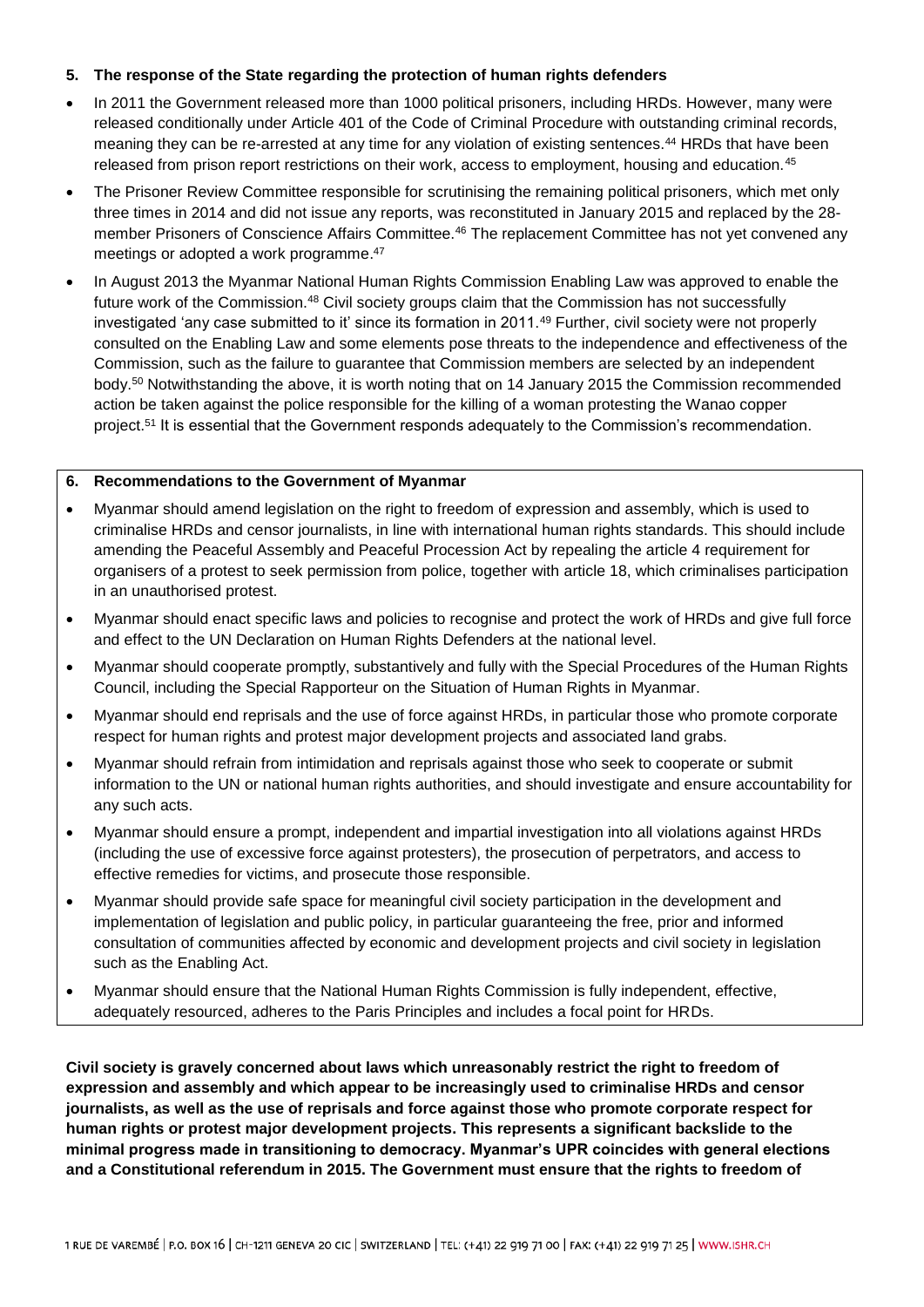### **expression, assembly and association are protected, respected and can be exercised if democratic processes are to be meaningful, genuine and effective.**

 $7$  Supra nº [5.](#page-0-0)

 $\overline{a}$ 

<sup>8</sup> Rangoon Police Charge Ko Ko Gyi, 4 Other Activists for Unauthorized Protest, 22 December 2014 at [http://www.irrawaddy.org/burma/rangoon-police-charge-ko-ko-gyi-4-activists-unauthorized-protest.html.](http://www.irrawaddy.org/burma/rangoon-police-charge-ko-ko-gyi-4-activists-unauthorized-protest.html)

9 The International Centre for Not-for-profit Law, 'NGO Law Monitor: Myanmar (Burma)', 5 November 2014, at [http://www.icnl.org/research/monitor/Myanmar.html.](http://www.icnl.org/research/monitor/Myanmar.html)

<sup>10</sup> Assistance Association for Political Prisoners, 'Monthly Chronology of December 2014', 13 January 2015, at <http://aappb.org/2015/01/monthly-chronology-of-december-2014/>

<sup>11</sup> Radio Free Asia, 'Four Charged In Myanmar Anti-Mine Protest', 31 December 2014 at [http://www.rfa.org/english/news/myanmar/charged-12312014153818.html.](http://www.rfa.org/english/news/myanmar/charged-12312014153818.html)

<sup>12</sup> Amnesty International, 'Myanmar: Political Activist Detained In Myanmar', 9 January 2015, at [http://www.amnesty.org/en/library/asset/ASA16/002/2015/en/4c7439cf-340f-4616-85cd-e3a87e2da566/asa160022015en.html.](http://www.amnesty.org/en/library/asset/ASA16/002/2015/en/4c7439cf-340f-4616-85cd-e3a87e2da566/asa160022015en.html)

<sup>13</sup> Human Rights Watch, 'Burma: "Peaceful Assembly Law" Fails to end Repression', 26 January 2015 at [http://www.hrw.org/news/2015/01/26/burma-peaceful-assembly-law-fails-end-repression.](http://www.hrw.org/news/2015/01/26/burma-peaceful-assembly-law-fails-end-repression)

<sup>14</sup> Charltons Solicitors, New Association Registration Law Introduced in Myanmar, at

[http://www.charltonsmyanmar.com/myanmar-introduces-association-registration-law/.](http://www.charltonsmyanmar.com/myanmar-introduces-association-registration-law/)

15 The Irrawaddy, 'Union Parliament Passed NGO Law', 1 July 2014, at [http://www.irrawaddy.org/burma/union-parliament](http://www.irrawaddy.org/burma/union-parliament-passed-ngo-law.html)[passed-ngo-law.html.](http://www.irrawaddy.org/burma/union-parliament-passed-ngo-law.html)

<sup>16</sup> Democratic Voice of Burma, 'Activists relay worries of draft association law to parliament', 5 June 2014, at [https://www.dvb.no/news/activists-relay-worries-of-draft-association-law-to-parliament-burma-myanmar/41268.](https://www.dvb.no/news/activists-relay-worries-of-draft-association-law-to-parliament-burma-myanmar/41268)

 $17$  Supra N° [2.](#page-0-1)

<sup>18</sup> Civil Rights Defenders, 'Human Rights in Myanmar', 19 January 2015, at [http://www.civilrightsdefenders.org/country](http://www.civilrightsdefenders.org/country-reports/human-rights-in-myanmar/)[reports/human-rights-in-myanmar/.](http://www.civilrightsdefenders.org/country-reports/human-rights-in-myanmar/)

 $19$  Ibid.

<sup>20</sup> Ibid; Amnesty International, '3 MDCF Activists Jailed, Fourth on Trial', 16 July 2014, at [http://ua.amnesty.ch/urgent](http://ua.amnesty.ch/urgent-actions/2014/05/117-14/117-14-2?ua_language=en%20)[actions/2014/05/117-14/117-14-2?ua\\_language=en;](http://ua.amnesty.ch/urgent-actions/2014/05/117-14/117-14-2?ua_language=en%20) The Irrawaddy, 'Chronology of Burma's Laws Restricting Freedom of Opinion, Expression and the Press', 1 May 2014, at [http://www2.irrawaddy.org/research\\_show.php?art\\_id=3534](http://www2.irrawaddy.org/research_show.php?art_id=3534)

<sup>21</sup> The Guardian, 'Five Burmese journalists jailed or 10 years for a single news report', 18 July 2014, at [http://www.theguardian.com/media/greenslade/2014/jul/18/press-freedom-burma.](http://www.theguardian.com/media/greenslade/2014/jul/18/press-freedom-burma)

<sup>22</sup> Xindex, 'Burma's lower house passes restrictive press law'. 9 July 2013, at

[http://www.indexoncensorship.org/2013/07/burmas-lower-house-passes-restrictive-press-law/.](http://www.indexoncensorship.org/2013/07/burmas-lower-house-passes-restrictive-press-law/)

<sup>23</sup> Article 19, 'Myanmar: Printing and Publishing Law', November 2014, at

[http://www.article19.org/data/files/medialibrary/37765/14-11-11-LA-print-publishing.pdf.](http://www.article19.org/data/files/medialibrary/37765/14-11-11-LA-print-publishing.pdf)

 $24$  Supra N° [5.](#page-0-0)

<sup>25</sup> Ibid; The Irrawaddy, 'Rights Groups call on President to Drop Charges Against Slain Schoolgirl's Father', 18 December 2014, a[t http://www.irrawaddy.org/burma/rights-groups-call-president-drop-charges-slain-schoolgirls-father.html.](http://www.irrawaddy.org/burma/rights-groups-call-president-drop-charges-slain-schoolgirls-father.html)

 $26$  Supra N° [5.](#page-0-0)

<sup>1</sup> Altsean-Burma, 'Burma: Crackdowns on Peaceful Assembly and Association in the Context of Business Activities', 1 Janaury 2015, a[t http://www.altsean.org/Reports/Freedom%20of%20Assembly.php](http://www.altsean.org/Reports/Freedom%20of%20Assembly.php)

<sup>2</sup> BurmaPartnership, 'Rule By Law - An Analysis of the Use of Legislation to Stifle Civil Society Space in Burma', 30 September 2013 at [http://www.burmapartnership.org/wp-content/uploads/2013/09/Rule-by-Law-September-2013.pdf.](http://www.burmapartnership.org/wp-content/uploads/2013/09/Rule-by-Law-September-2013.pdf)

<sup>3</sup> Front Line Defenders 2015 Annual Report, 'Human Rights Defenders in the Balance', 14 January 2015, at [http://www.frontlinedefenders.org/files/annual\\_report\\_2014\\_final\\_revised.pdf](http://www.frontlinedefenders.org/files/annual_report_2014_final_revised.pdf)

<sup>4</sup> BurmaPartnership, 'Arrest of student on trumped up charges is a damning indictment of justice in Burma', 23 September 2013 a[t http://www.burmapartnership.org/2014/09/arrest-of-student-on-trumped-up-charges-is-a-damning-indictment-of-justice-in](http://www.burmapartnership.org/2014/09/arrest-of-student-on-trumped-up-charges-is-a-damning-indictment-of-justice-in-burma/)[burma/.](http://www.burmapartnership.org/2014/09/arrest-of-student-on-trumped-up-charges-is-a-damning-indictment-of-justice-in-burma/)

<sup>5</sup> United Nations Information Centre Yangon, 'Statement by the Special Rapporteur on the Situation of Human Rights in Myanmar', 16 January 2015, at [http://yangon.sites.unicnetwork.org/2015/01/16/statement-of-the-special-rapporteur-on-the](http://yangon.sites.unicnetwork.org/2015/01/16/statement-of-the-special-rapporteur-on-the-situation-of-human-rights-in-myanmar-16-january-2015/)[situation-of-human-rights-in-myanmar-16-january-2015/.](http://yangon.sites.unicnetwork.org/2015/01/16/statement-of-the-special-rapporteur-on-the-situation-of-human-rights-in-myanmar-16-january-2015/)

<sup>6</sup> International Federation for Human Rights, 'Burma: Increased number of political prisoners calls for renewed international pressure', 15 July 2014 at [https://www.fidh.org/International-Federation-for-Human-Rights/asia/burma/15740-burma-increased](https://www.fidh.org/International-Federation-for-Human-Rights/asia/burma/15740-burma-increased-number-of-political-prisoners-calls-for-renewed)[number-of-political-prisoners-calls-for-renewed.](https://www.fidh.org/International-Federation-for-Human-Rights/asia/burma/15740-burma-increased-number-of-political-prisoners-calls-for-renewed)